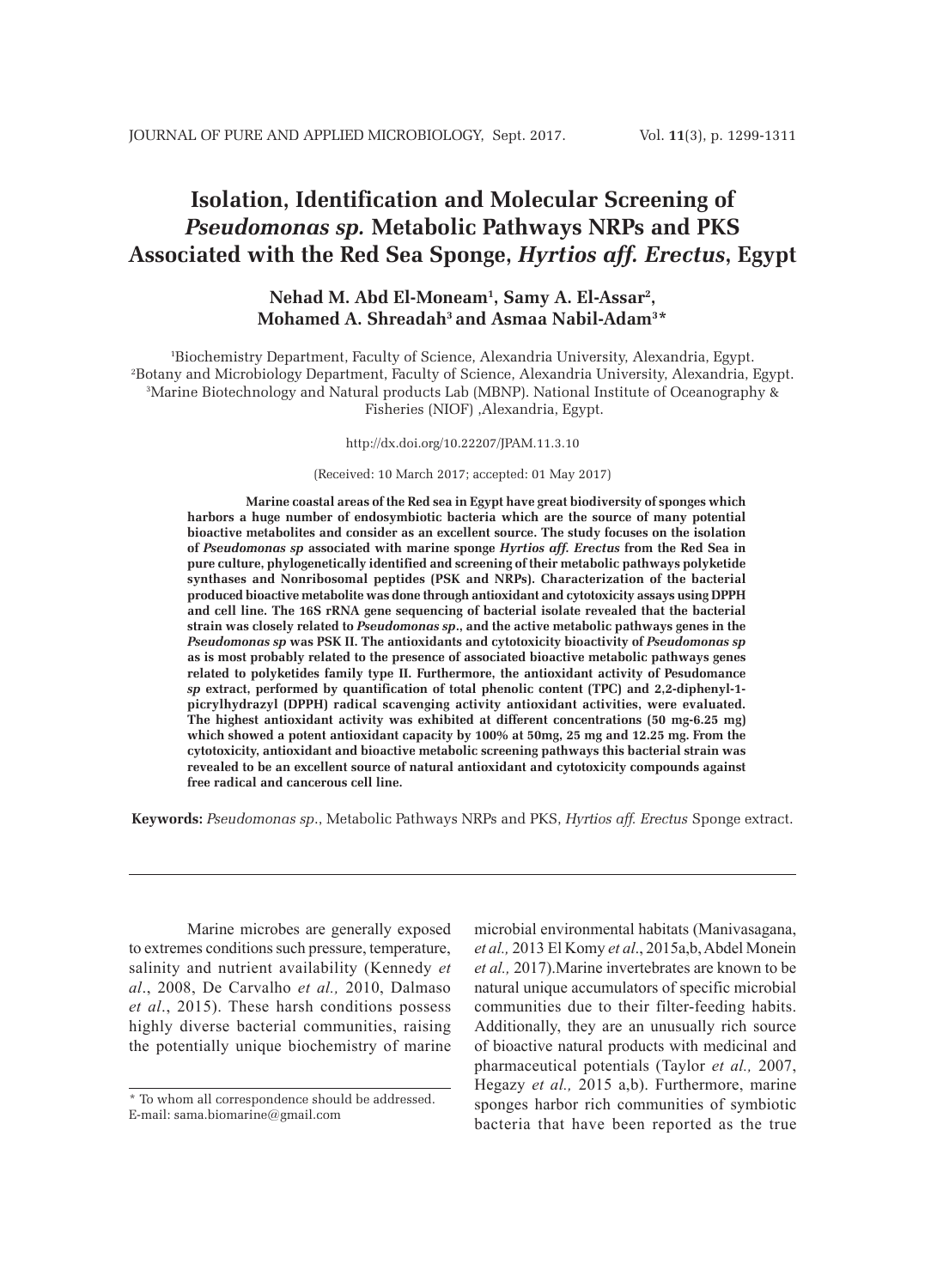producers of sponge-derived compounds. Although these bacteria in most cases cannot be cultivated, culture-independent methods, such as isolating and analyzing biosynthetic gene clusters using metagenomic strategies, have recently provided the first insights into their chemical potential (Hochmuth and Piel, 2009).

A tremendous number of biologically active compounds were isolated from marine sponges and their associated microbes (Debbab *et al*., 2010, El Komy *et al.,* 2015a,b, Abdel Monein *et al.*, 2017). Blunt et *al.,* (2013) reported that about 300 novel compounds were reported in 2011 from the phylum Porifera. Most of sponge-derived products are important with a unique chemically diverse entities and they possess different biological activity such ,as anti-inflammatory, antitumour, immunoor neurosuppressive, antiviral, antimalarial, antibiotic and antifouling (Imhoff *et al.,* 2011). Which are, in fact, produced by their associated microbial communities (Wang, 2006; Khan *et al.,* 2014).Marine bacteria, were under focuses by researchers as they are attractive because they can potentially produce compounds with unique biological properties (Maithili *et al.,* 2014). Many bacterial isolates were obtained such as marine Streptomyces, *Pseudomonas*, *Pseudoalteromonas,* Bacillus, Vibrio, and Cytophaga were isolated from seawater, sediments, algae, and marine invertebrates are known to produce bioactive agents (Soliev *et al*., 2011). They are able to produce indole derivatives, alkaloids, polyenes, macrolides, peptides, and terpenoids. The marine world, due to its phenomenal biodiversity, is a rich natural resource of many biologically active compounds such as polyunsaturated fatty acids (PUFAs), sterols, proteins, polysaccharides, antioxidants and pigments (Lordan *et al*., 2011, El-Komey *et al.,* 2015a,b).

*Pseudomonas, on the other hand, are* wellknown and widespread microorganisms, which have been isolated from a variety of natural sources, soil, plants, mineral waters and clinical specimens. They are characterized by a high level of metabolic diversity (Moore *et al.,* 1996), but the vast majority of species formerly assigned to Pseudomonas and recovered from marine sources are now classified within other genera (Kersters *et al.,* 1996; Brown *et al.,* 2001; Yoon *et al*., 2003). As reported in

J PURE APPL MICROBIO*,* **11**(3), SEPTEMBER 2017.

many published research papers (Baumann *et al.,* 1983; Rossello´-Mora *et al.,* 1993) few species originating from marine environments are included within *Pseudomonas* such as *Pseudomonas* perfectomarina, *Pseudomonas* alcaligenes*, Pseudomonas* pseudoalcaligenes and *Pseudomonas* alcaliphila (Yumoto *et al.,* 2001) from sea waters, and some strains of *Pseudomonas* bacteria (Bennasar *et al.,* 1996) have been recovered from marine sediments.

Polyketide synthases (PKS) and nonribosomal peptide synthetases (NRPS) are multifunctional enzymes that are involved in the synthesis of a broad range of structurally diverse natural compounds, many of which are of medical importance (Hutchinson, 2003). Bacteria associated with marine sponge have been shown to produce a huge number of biologically active natural agents, including polyketides (Proksch *et al.*, 2002). Also, many of bioactive compounds that have entered clinical and pre-clinical development are believed to be ultimately microbial in origin isolated from sponge (Kennedy *et al.,* 2008).

Antioxidants are natural substances that may prevent or delay some types of cell damage. These molecules protect the cells from the damage caused by unstable molecules known as free radicals. Marine bacteria have not been examined for antioxidant compounds as extensively as terrestrial bacteria. It was reviewed that the bioactive metabolites extracted from seaweed as well as sponges and their associated bacteria had good antioxidant activity which needs extensive attention in terms of drug discovery (Balakrishnan *et al.,* 2014). Marine sponges, seaweeds and their associated bacteria produce bioactive compounds which have been found to be important for health promotion and disease prevention. These beneficial effects can be attributed to the complex mixture of phytochemicals, which possess antioxidant, antimicrobial, anticancer and antiviral activity. The compounds responsible for these activities comprise phenolic compounds, sulphated polysaccharides and organic acids (Wijffels, 2008). The antioxidants generally produced by marine environment include polyphenolic compounds such as flavonoids, cinnamic acid, benzoic acid, gallic acid, phlorotannins and quercy (Al-Saif *et al.,* 2014).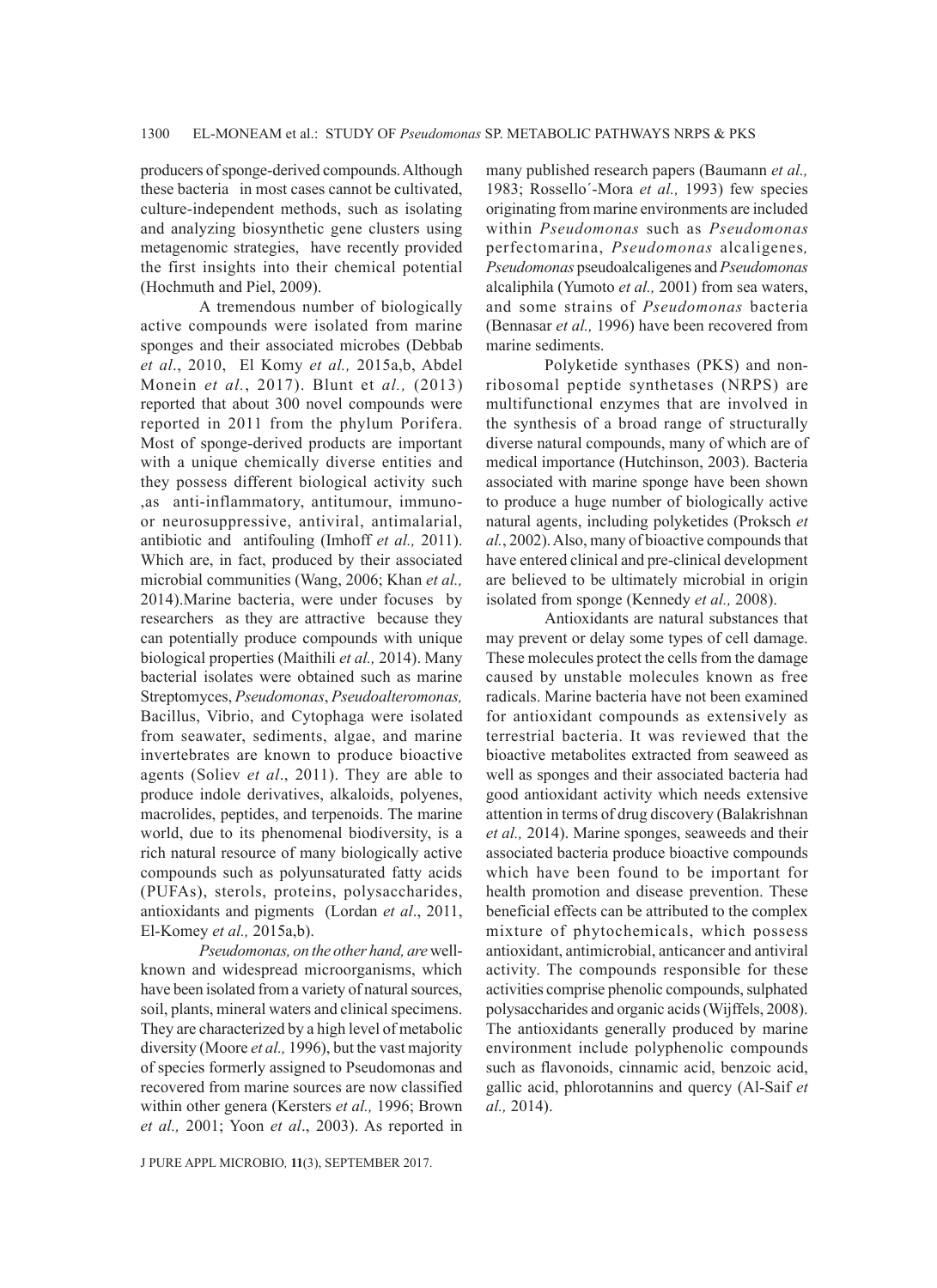In the present study, bioactive strain (*Pesudomance sp.*) was isolated from a sponge specimen and identified by using a phylogenetic tree taxonomic approach. The bacterial strain was investigated for biosynthetic pathways of PSK and NRPs using PCR screening and sequencing. Moreover, the bioactivity of the bacterial strain was screened for their cytotoxicity and total antioxidant capacity using ethyl acetate extracts of bacterial strain against the hepatic cell line.

#### **MATERIAL AND METHODS**

#### **Sponge Sampling and Identification**

Sponge samples were collected from the Red Sea at Hueghada City (Figure 1). The Red sea represents a lot of different environmental ecosystem with more than 10 thousands sea organisms. However, it started to suffer from several major threats (Shriadah et al., 2004; Okbah et al., 2005, Fahmy et al., 2005 &2016, Abdel-Halim et al., 2007&2016; Shreadah et al., 2008a,b; Abo-El khair et al., 2007& 2008 & 2016; Gurguess et al., 2008, Said et al., 2010, Masoud et al., 2010&2012, Shreadah et al., 2008a, b,c,d, 2011, 2015). Samples were collected by scuba diving, transferred directly to the laboratory in sterile polyethylene bags under reduced temperature (zero  ${}^{0}C$ ) for identification and microbial isolation. Voucher sample was preserved in 90% ethanol for taxonomic identification and deposited in Naturalis Biodiversity Center, Leiden using general external and internal morphological characters analysis, i.e.,shape, type, size and arrangement of skeletal Structures (spicules) following the System Porifera classification system. And further examination of additional samples, enable identification to species level this species was previously reported and identified as *Hyrtios aff. Erectus* (Figure 2) *by Dr.*  Nicole Voogd, de with voucher number RMNH POR.8633 in the natural biodiversity center Leiden*,*  Holland.

#### **Isolation and maintaining culture media of bacteria from sponge**

The isolation of bacteria from sponge has been done according to method of Santavy *et al*. (1990). Four different media were applied, namely marine agar media, nutrient agar, R2A and ISP2 agar ,all media were supplemented with 0.2

ìm pore size filtered cycloheximide (100 µg/mL), nystatin (25 ìg/mL) and nalidixic acid (25 ìg/mL) to facilitate the isolation of slow-growing strain. **Genomic DNA Extraction**

Bacterial cells were collected by centrifugation at 20,000 rpm. Genomic DNA was extracted from 1.75ml of bacterial culture (QIAGEN, USA).

#### **Bacterial identification using 16S ribosomal RNA (r RNA)**

The PCR amplification reactions were performed according to Sambrook *et al.,* (1989), using 1 µL of 10 pmol forwarded 16S-rRNA primer (52 -AAATGGAGGAAGGTGGGGAT-32 ); 1 µL of 10 pmol reverse 16S rRNA primer (52 -AGGAGGTGATCCAACCGCA-32 ); The PCR products were cleaned up for DNA sequencing following the method described by Sambrook *et al.* (1989). Automated DNA sequencing based on enzymatic chain terminator technique, developed by Sanger *et al.* (1977), was carried out using 3130X DNA sequencer (Genetic Analyzer, Applied Biosystems, Hitachi, Japan).

# **Phylogenetic analysis for bacterial strain**

For bacterial identification, sequences were submitted to BLA-STN (National Center for Biotechnology Information http://www.ncbi.nlm. nih.gov). The 16S rRNA gene sequences from each species and the matched sequences from GenBank were aligned using ClustalW2 similarity analysis of the nucleotides was performed by BLAST searches against sequences available in GenBank. For phylogenetic tree construction, multiple sequences were obtained from GenBank and the alignments were performed using MEGA 5 software version 5.1 (Dereeper *et al*, 2008, Tamura *et al.,* 2011), also other analysis using geneious 7.0 were done for bacteria.

# **Polymerase chain reaction (PCR) screening of nonribosomal peptide synthetases (NRPS) and PKS-I, II gene fragments in** *Pseudomonas* **bacteria**

Screening for biosynthetic genes and analysis of PKS-I, PKS-II and NRPS genes in marine bacterial *Pseudomonas* (sp) was tested using degenerate PCR primers for the presence of polyketide synthases type I and II (PKS-I and PKS-II) as well as nonribosomal peptide synthetases (NRPS). Ketosynthase (KS) domains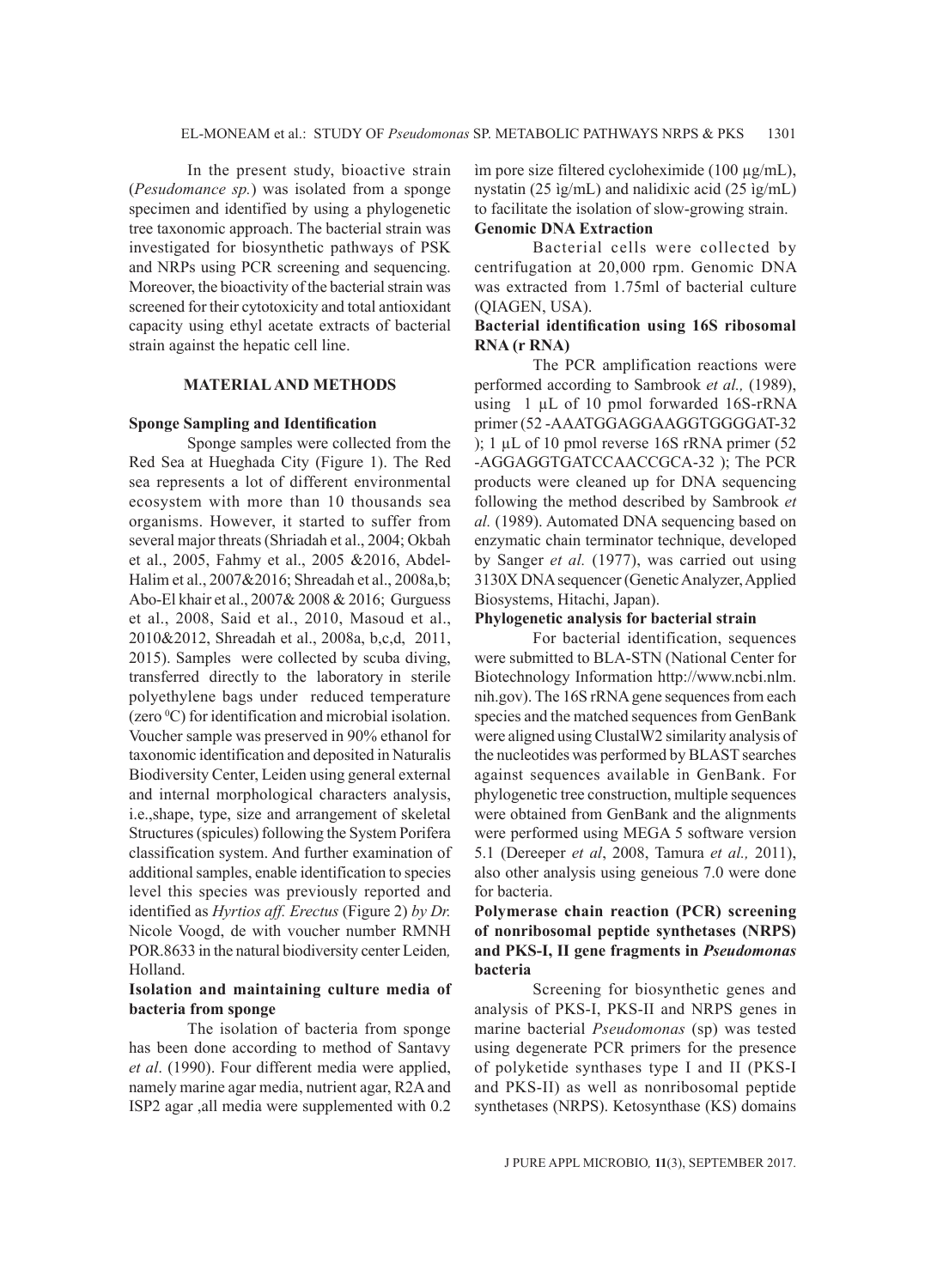of type I polyketide synthase (PKS) gene were PCR amplified from genomic DNA using the primers K1F (52 -TSAAGTCSAACATCGGBCA-32 ) and M6R (52 -CGCAGGTTSCSGTACCAGTA-32 ). Type II PKS sequences were amplified using KSáF (52 -TSGRCTACRTCAACGCSCACGG-32 ) and KSâR (52 -TACSAGTCSWTCGCCTGGTTC-32 ). In order to target adenylation domains of NRPS genes, the degenerate PCR primers A3F (52 -GCSTACSYSATSTACACSTCSGG-32 ) and A7R (52 -SASGTCVCCSGTSCGGTAS-32 ) were used (Ayuso-Sacido, *et al*., 2005). Sequences of the corresponding PCR products (KS domains, 1250–1400 bp; KSá and KSâ, 800–900 bp; adenylation domains, 700 bp), (Ayuso-Sacido and Genilloud, 2005) were compared with NRPS and PKS sequences in the NCBI database by using the basic local alignment search tool (BLAST).

PCR products were amplified in each reaction and subjected to electrophoresis using 0.8% agarose gel. Then, each PCR fragment was purified using the QIAquick gel extraction kit (Qiagen). PCR fragments were sequenced by automated DNA sequencing based on enzymatic chain terminator technique developed by Sanger *et al.* (1977) using 3130X DNA Sequencer (Genetic Analyzer, Applied Biosystems, Hitachi, Japan). **Bioinformatics analysis**

The draft genomes were submitted to secondary metabolite gene cluster analysis using PRISM (Skinnider *et al*.,2016) , Nap Dos (Ziemert etal.,2012) and for bioassay analysis we used pub chem Bioassay.

# **Cultivation, production and isolation of secondary metabolites from bacterial strain for screening purposes**

The cultivation and production of secondary metabolites from *Pseudomonas sp* for *in–vitro* biochemical assays was done according to the methods of Al-Zereini et *al*., (2014). Liquid bacterial cultures were grown in 1 L erlenmeyer flasks containing 0.5L nutrient broth medium and incubated in shaking incubator at 102 rpm. Culture were homogenized and centrifuged by cooling centrifuge at 8000 rpm for 2 min at  $4^{\circ}$ C. Resultant cell mass was extracted with EtOAC (3 x 50 ml), the organic fractions were combined, and the solvent removed at reduced pressure at 35 °C. Residues were re-dissolved in DMSO for further bioassay studies.

#### **Prescreening bioassays using** *in-vitro* **cytotoxicity using cell lines**

Different concentrations of *Pesudomance* marine extracts in ìg/ml were tested for hepatic cell line. Samples were dissolved in DMSO and further diluted with cell culture medium. The final DMSO concentration used was 1% of total volume of the medium in all treatments, including the control group. Cells with no treatment were examined as negative and positive controls, respectively (Kosaniæ *et al*., 2015**)**.

#### **Determination of total phenolic content in** *pesudomance* **marine extracts**

Total phenolic contents in the bacterial *pesudomance* extract was determined by the method of Taga *et al*. (1984).



J PURE APPL MICROBIO*,* **11**(3), SEPTEMBER 2017. **Fig. 1.** The Red Sea map showing the sampling area

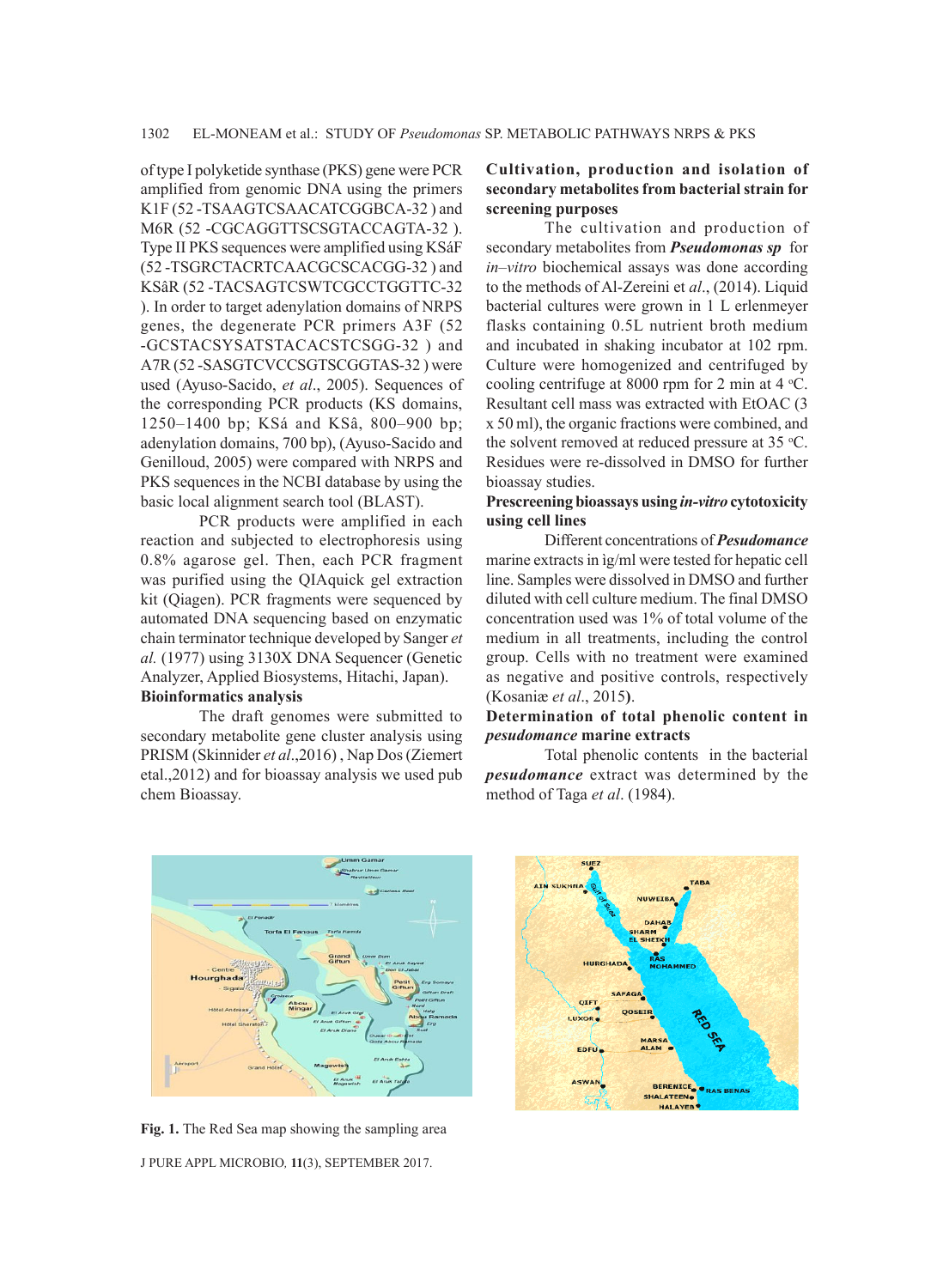### **Total antioxidant capacity using 2.2.Diphenyle –**a**-picrylhydrazyl (DPPH) radical scavenging effects of different extracts**

DPPH radical scavenging assay of the total extract was performed using modified previously established methodology by Blois (1958) and Amarowicz *et al.,* (2000).. Scavenging ratio of DPPH assay calculated as follows**:**  % scavenging  $= [(A control - A sample] / A control]$ x 100

#### **RESULTS**

### **The identification of bacterial strain associated with sponge using 16S rRNA Gene analysis identification**

The identification of bacterial strain using 16SrRNA gene analysis using the BLAST search on NCBI resulted in *Pseudomonas sp*., based on



**Fig. 2.** Sponge sample Hyrtios aff. Erectus RMNH POR.8633 sample

the highest identy value, small gap value (0%), high score, bit and E-value (table 1).As the lower E-value provided the more similar the sequence and the more confidence the BLAST search result which are listed in tables 1 for bacterial strains and shown in phylogenetic tree of Figure ( 3 ) .

**Polymerase chain reaction (PCR) screening and sequencing of nonribosomal peptide synthetases (NRPS) and polyketide synthases PKS-II gene fragments in bacteria and Bioinformatics bioactive screening**

The *Pseudomonas* sp. screening to assess their biosynthetic potential pathways were listed and summarized in Table 2 & Fig. 4 and 5. The PCR screening was carried out for the presence of secondary metabolite genes encoding nonribosomal synthetase (NRPS) and polyketide synthases (PKSI&PSKII). The only primer give result was KSF& KSR primer for PKSII while other give –ve result under the same condition for PSK-I and NRPs.The bacterial strain studied was isolated from the *Hyrtios aff sponge*. Sponges were collected in the coastal area in the Red sea. The gene of 16S rRNA was amplified using the bacterial primers .The obtained sequences were translated in silico into protein sequences using the EMBL program (Hall.,1999) and compared to the published sequence data using the BLAST software of the NCBI site (Altschul et al.,1990).The nucleotide sequences of the 16S rRNA gene and the polyketide synthase KS genes were deposited in the GenBank database (KR269850.1, KU848194.1,

| Description                                                                                      | Max<br>score | Query<br>cover | Evalue         | Ident   | Accession  |
|--------------------------------------------------------------------------------------------------|--------------|----------------|----------------|---------|------------|
| Pseudomonas sp. Nabil 16Sribosomal RNA gene,<br>partial sequence                                 | 1712         | 99%            | $\overline{0}$ | $100\%$ | KR269850.1 |
| Pseudomonas pseudoalcaligenes genome assembly                                                    | 6667         | 99%            | $\theta$       | 96%     | LK391695.1 |
| Ppseudo Pac, chromosome : I                                                                      |              |                |                |         |            |
| Uncultured bacterium clone nbw117a03c1 16S                                                       | 1672         | 99%            | $\overline{0}$ | 96%     | KF064855.1 |
| ribosomal RNA gene, partial sequence                                                             |              |                |                |         |            |
| Uncultured Pseudomonadaceae bacterium clone<br>S2-8-094 16S ribosomal RNA gene, partial sequence | 1672         | 99%            | $\overline{0}$ | 96%     | KF786991.1 |
| Uncultured Pseudomonas sp. clone C146500375 16S<br>ribosomal RNA gene, partial sequence          | 1672         | 99%            | $\theta$       | 96%     | JX531395.1 |
| Uncultured Pseudomonas sp. clone C146001084 16S<br>ribosomal RNA gene, partial sequence          | 1672         | 99%            | $\theta$       | 96%     | JX529416.1 |
| Pseudomonas sp. B205-B5 16S ribosomal RNA<br>gene, partial sequence                              | 1672         | 99%            | $\overline{0}$ | 96%     | JX961604.1 |

**Table 1.** The identification of Pseudomonas sp using BLAST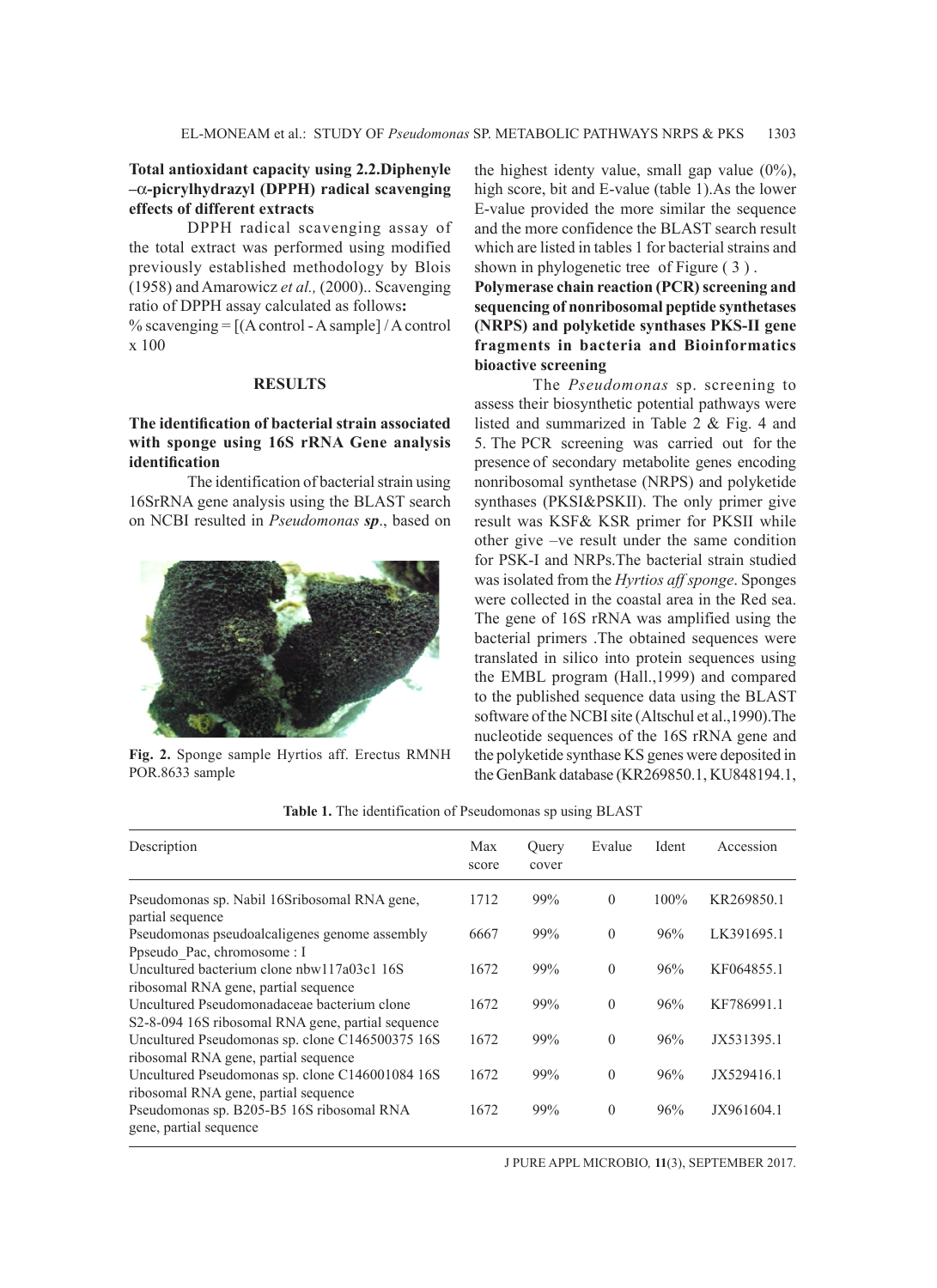AMQ36814). Based on the 16S rRNA gene sequence (~998 bp long), strain KR269850.1, was identified as a *Pseudomonas* strain; one sequence fragments of ketosynthase (KS) domain genes of the PKS gene cluster were identified in its genome. The amino acid sequences obtained by the in silico translation showed 39% homology. The BLAST analysis of these sequences revealed their similarity to modular KS domains of different bacteria, including known producers of biologically active

metabolites and unidentified strains. Their closest homologues, which were identified by a BLAST search, are listed in the Table ( 2 ). It was found that KS1\_PF and KS2\_PF were similar to the KS domains of gene clusters of (uncultured bacterium) Sequence ID: AGG47970.1. the screening of bioactivity using secondary metaboliters softwear using PRISM , PubMed Chem Bioassay and NaPDoSR resulted in variety of bioactive domain are listed in Tables (3,4 and 5).



**Fig. 3.** The tree showing the phylogenetic diversity of *pseudomonas sp* with accession number KR269850 Neighbor-Joining (NJ) tree built with MEGA 5.1 based on partial 16S rRNA gene sequences of 23 strains belonging to the *pseudomonas sp* and the type strains of closely related genera. The numbers at the nodes indicate bootstrap support (%) based on a NJ analysis of 1.000 replicates; only values e"75% are given. The scale bar indicates 0.5

| Description                                                               | Max<br>score | Query<br>cover | E value    | Ident | Accession  |
|---------------------------------------------------------------------------|--------------|----------------|------------|-------|------------|
| putative type II PKS ketosynthase alpha<br>subunit [uncultured bacterium] | 68.6         | 39%            | 5.00E-11   | 50%   | AGG47970.1 |
| putative type II PKS ketosynthase alpha<br>subunit [uncultured bacterium] | 68.2         | 38%            | $6.00E-11$ | 55%   | AGG48159.1 |
| putative type II PKS ketosynthase alpha<br>subunit [uncultured bacterium] | 66.6         | 38%            | $2.00E-10$ | 54%   | AGG47517.1 |
| putative type II PKS ketosynthase alpha<br>subunit [uncultured bacterium] | 66.6         | 38%            | $2.00E-10$ | 54%   | AGG48005.1 |
| putative type II PKS ketosynthase alpha<br>subunit [uncultured bacterium] | 66.6         | 38%            | $2.00E-10$ | 54%   | AGG48003.1 |
| putative type II PKS ketosynthase alpha<br>subunit [uncultured bacterium] | 66.6         | 38%            | $2.00E-10$ | 54%   | AGG47639.1 |
| putative type II PKS ketosynthase alpha<br>subunit [uncultured bacterium] | 66.6         | 38%            | $2.00E-10$ | 54%   | AGG48132.1 |
| putative type II PKS ketosynthase alpha<br>subunit [uncultured bacterium] | 66.6         | 38%            | $2.00E-10$ | 54%   | AGG45514.1 |

**Table 2.** The BLAST result for Pseudomonas bacterial PSK II gene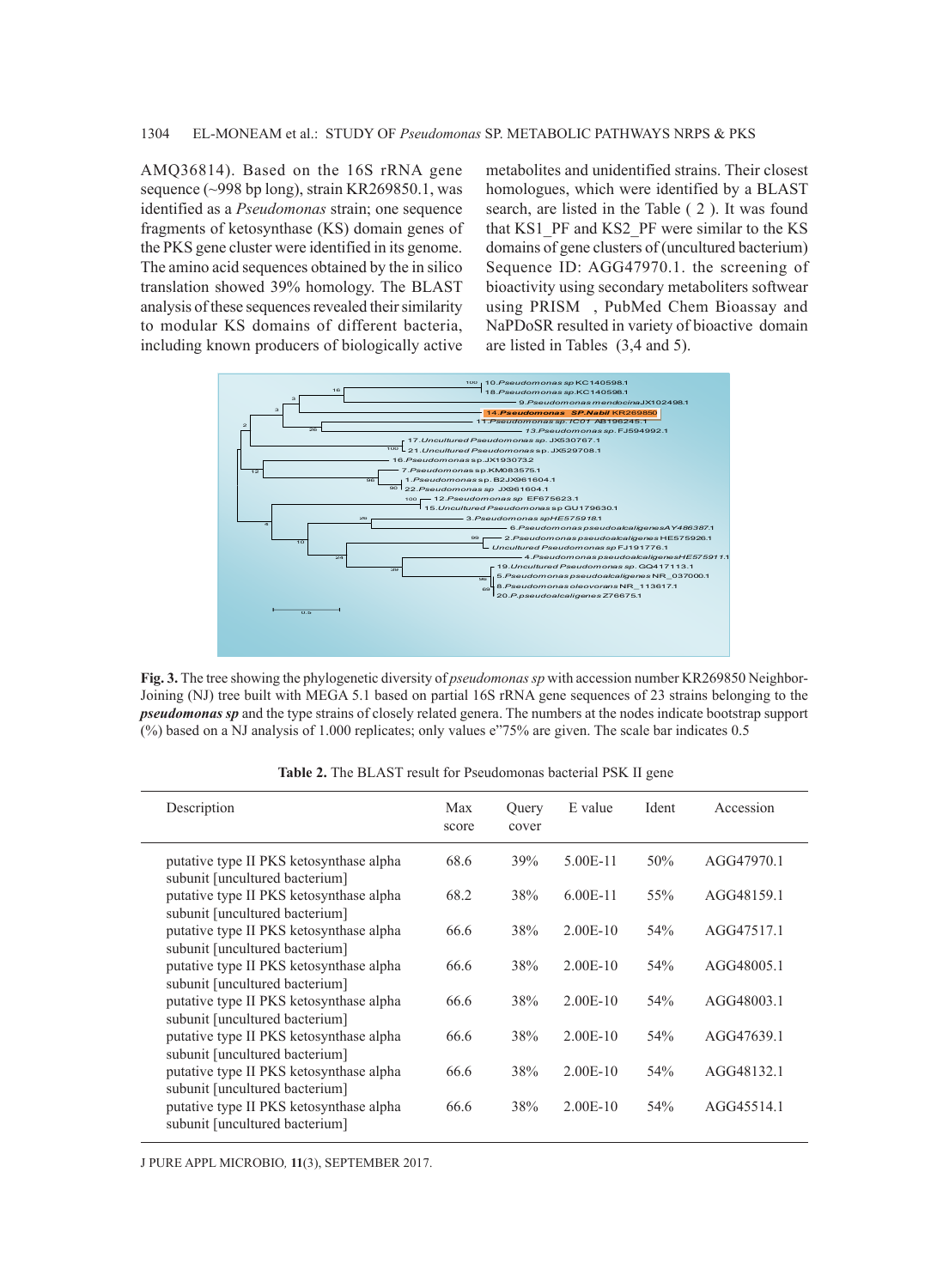#### **Bioactivity of the** *Pseudomonas Sp***. extract**

Cytotoxicity of *Pseudomonas Sp*. extracts against hepatocellular carcinoma cells Inhibitory activity against Hepatocellular carcinoma cells was detected and the  $IC_{50}$  was 31.6 µg.

### **The total phenolic and total antioxidant capacity**

The *Pseudomonas* extract using ethyl acetate showed higher total phenolic content than water extract as shown in Figure (7).where the levels of total antioxidant capacity in different Psudomance extract concentration have been done using DPPH inhibition. The data in Figure (8) showed the inhibitory effect of *Pseudomonas* extract at all concentration have been shown potent antioxidant. Where the total phenolic content in ethyl acetate extract showed higher content than water extract as shown in Figure  $(7)$ .



**Fig. 4.** Phylogenetic diversity *Pseudomonas Sp*. Neighbor-Joining (NJ) tree based on partial 16S rRNA gene sequences of 17 sequence belonging Biosynthetic gene sequences detected: polyketide synthases PKS-II. The numbers at the nodes indicate bootstrap support (%) based on a NJ analysis of 1.000 replicates; only values e"75% are given. The scale bar indicates 0.003 substitutions per nucleotide position



**Fig. 5.** Phylogenetic diversity *Pseudomonas Sp*. Tree of the 15 nonredundant protein sequences most identical to type II PKS ketosynthase alpha subunit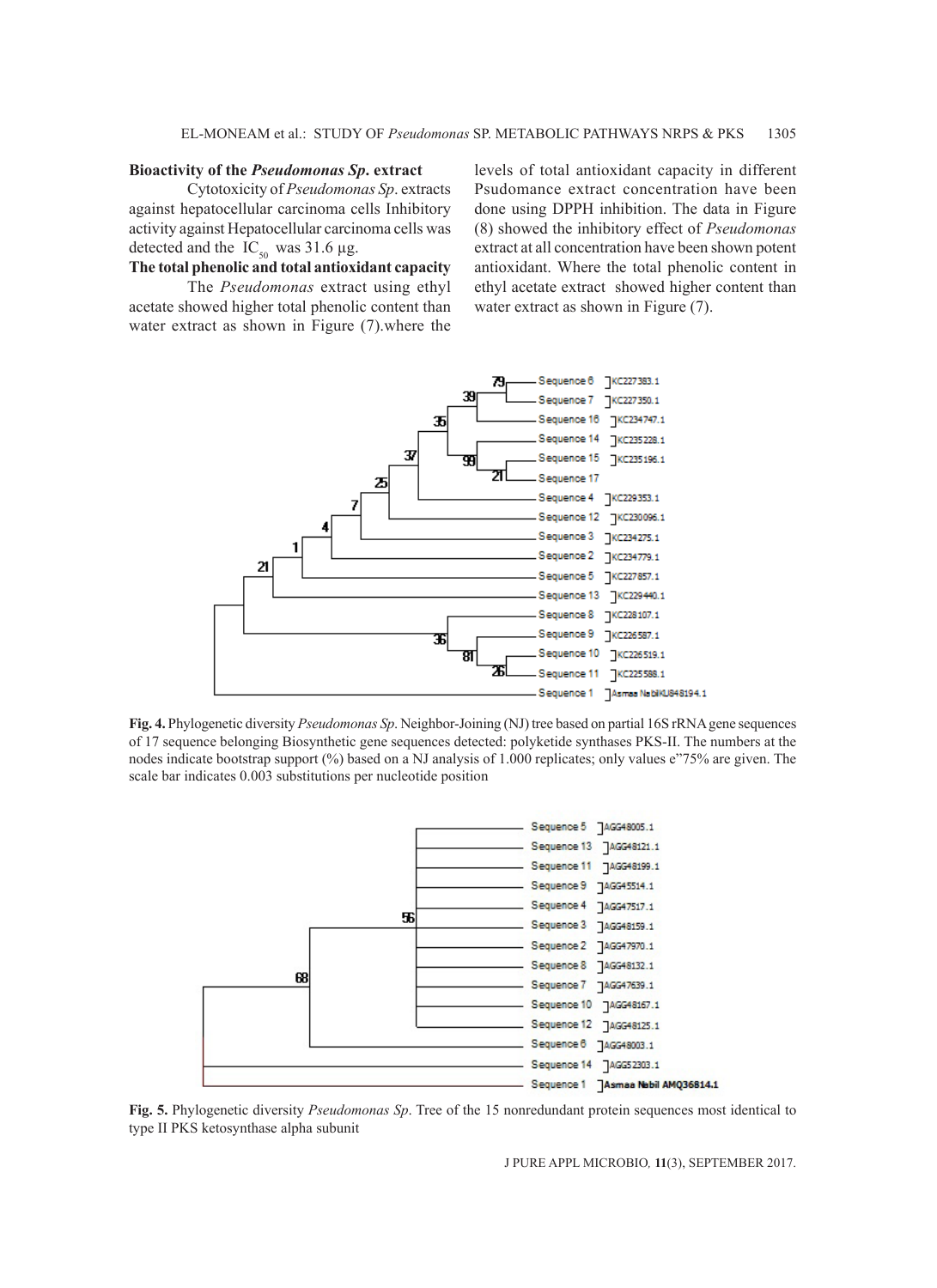# 1306 EL-MONEAM et al.: STUDY OF *Pseudomonas* SP. METABOLIC PATHWAYS NRPS & PKS

| PRISM<br>program | Analyzing domain                          | Result                                                                      |
|------------------|-------------------------------------------|-----------------------------------------------------------------------------|
|                  | Analyzing adenylation domains             | Finding adenylation domains with substrate valine                           |
|                  | Analyzing acyl adenylation enzyme domains | Finding acyl adenylation enzyme domains with<br>substrate phenyl pyruvate   |
|                  | Analyzing acyltransferase domain          | Finding acyl adenylation domains with<br>Propionyl-CoA                      |
|                  | Analyzing substrate biosynthesis domains  | Identifying Aryl formamidase domains                                        |
|                  | Analyzing other thiotemplated domains     | Identifying starter unit-acyl carrier protein<br>transcylase $(C6)$ domains |
|                  | Analyzing type II polyketide domain       | Analyzing halogenation and glycosyltransferase<br>domains                   |
|                  | Analyzing tailoring domain                | Identifying formyltransferase domains                                       |
|                  | Analyzing sugar gene                      | Identifying UDP-sugar dehydrogenase domains                                 |
|                  | Analyzing ribosomal domains               | Identifying macrocyclase domains                                            |
|                  | Detecting clusters                        | Clustering biosynthetic orfs                                                |
|                  | Cleaving ribosomal precursors             | Predicting RiPP precursor peptide cleavage sites                            |

**Table 3.** The Bioinformatics analysis of bioactive screening using PRISM program for DNA nucleotide sequence of KU848194.1| Pseudomonas sp. Nabil

Table 4. The result of bioassay / bioassay protein using pub chem Bioassay (BLASTP 2.5+)

| Select for downloading or<br>viewing reports | Description                                                                                                      | E value  | Ident | Accession      |
|----------------------------------------------|------------------------------------------------------------------------------------------------------------------|----------|-------|----------------|
| Select seq pdb 3I8P A                        | Chain A, Crystal Structure<br>Of E. Coli Fabf(C163a) In<br>Complex With<br>Platensimycin A1                      | 3.00E-13 | 25%   | 318P A         |
| Select seq dbj BAD72839.1                    | condensing enzyme II<br>[Staphylococcus aureus]                                                                  | 9.00E-13 | 25%   | BAD72839.1     |
| Select seq ref WP_000817178.1                | MULTISPECIES: 3-oxoacyl-<br>ACP synthase I<br>[Proteobacteria]                                                   | 1.00E-07 | 24%   | WP 000817178.1 |
| Select seq gb AAB46389.1                     | fatty acid synthase<br>[Gallus gallus]                                                                           | 1.00E-06 | 21%   | AAB46389.1     |
| seq Select ref WP_003411571.1                | MULTISPECIES: beta-<br>ketoacyl-[acyl-carrier-<br>protein] synthase II<br>Mycobacterium<br>tuberculosis complex] | 2.00E-04 | 20%   | WP 003411571.1 |
| Select seq ref NP 004095.4                   | fatty acid synthase<br>[Homo sapiens]                                                                            | 3.00E-04 | 18%   | NP 004095.4    |
| Select seq ref WP 003411576.1                | MULTISPECIES:<br>3-oxoacyl-ACP<br>synthase II<br>[Mycobacterium<br>tuberculosis complex]                         | 0.001    | 18%   | WP 003411576.1 |
| Select seq emb CAA44679.1                    | fatty-acid synthase<br>[Rattus norvegicus]                                                                       | 0.001    | 20%   | CAA44679.1     |
| Select seq ref NP_032014.3                   | fatty acid synthase<br>[Mus musculus]                                                                            | 0.002    | 19%   | NP 032014.3    |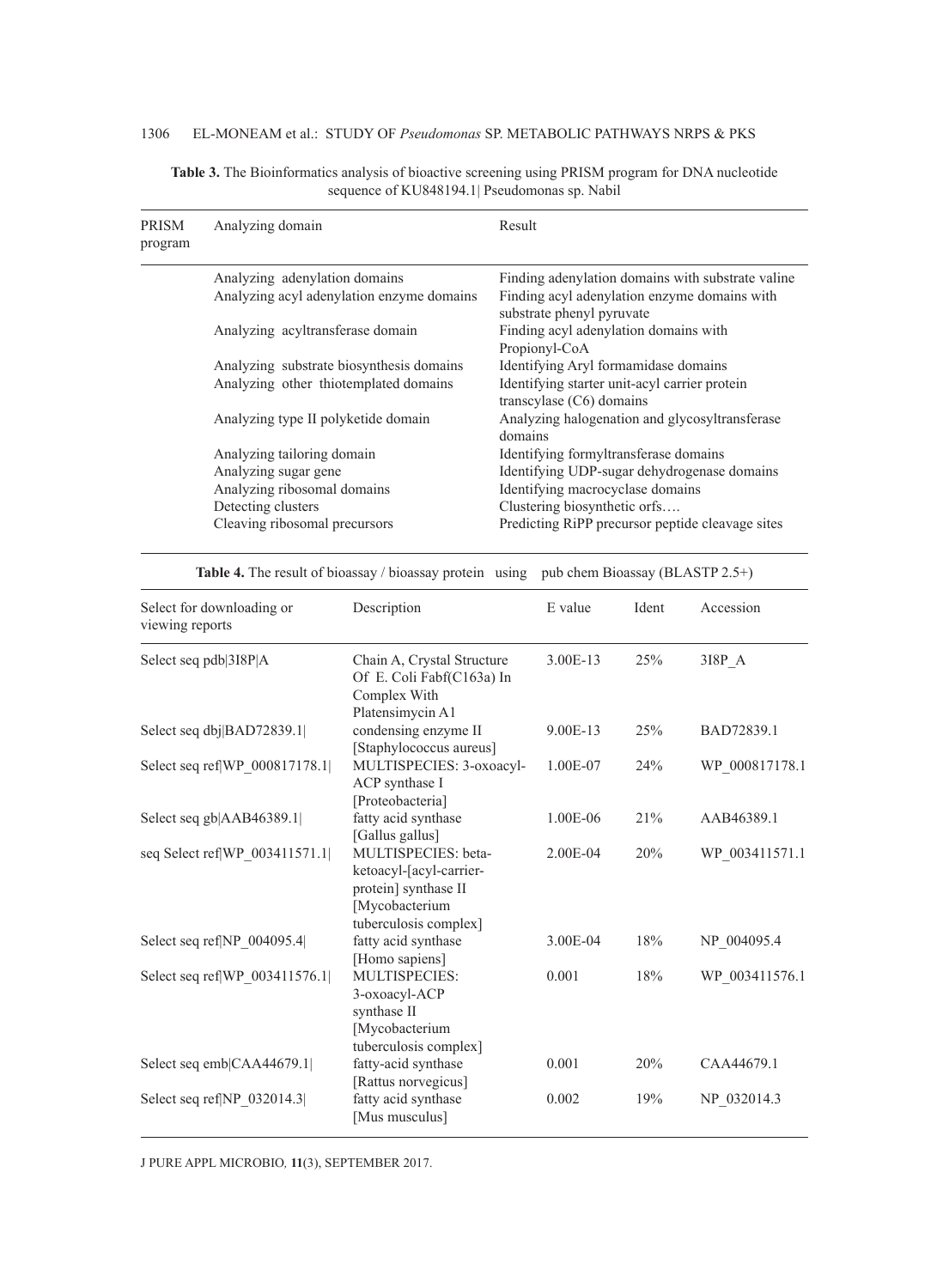#### **DISCUSSION**

Marine natural products are valuable sources that could produce potential chemotherapeutic agents; marine derived organisms are widely recognized as important sources of these natural products with interesting biological activities (Graça *et al.,* 2015). Red sea was recognized as a rich source of microbial diversity with unique metabolites that can be of pharmaceutical and medicinal importance. The discovery of novel active metabolites provides an intellectual challenge to examine new products for medicinal purposes (Nadeem *et al.,* 2015).

The sponge-associated microorganisms have revealed high densities, amounting for some sponge species up to 37 % of the sponge biomass, which exceeded seawater concentrations by twothird orders of magnitude. More than 30 different phyla have so far been recognized in the domain Bacteria and Archaea as being associated with sponges ( Thomas *et al.,*2010). Environmental stressors such as metal pollution, elevated seawater temperature or other climate changes and/or diseases are speculated as having a significant impact both on the symbiotic microbial community and on the health of sponges (Olson and Kellogg, 2010) . Some of isolated bacteria have been specifically associated with marine sponges and are absent from the immediate surrounding seawater, reinforcing the concept of sponge specific microbes (Donia et *al.,* 2003).

**Table 5.** The result of screening of secondary metabolites using NaPDoSR program



Different concentration of *Pseudomonas sp* extract

**Fig. 6.** The Inhibitory activity *of Pseudomonas sp* extracts against *hepatocellular* carcinoma cells



# **Different extraction of** *Pseudomonas sp*

**Fig. 7.** The concentration of total phenolic content in *Pseudomonas* extract using in water and ethyl acetate extract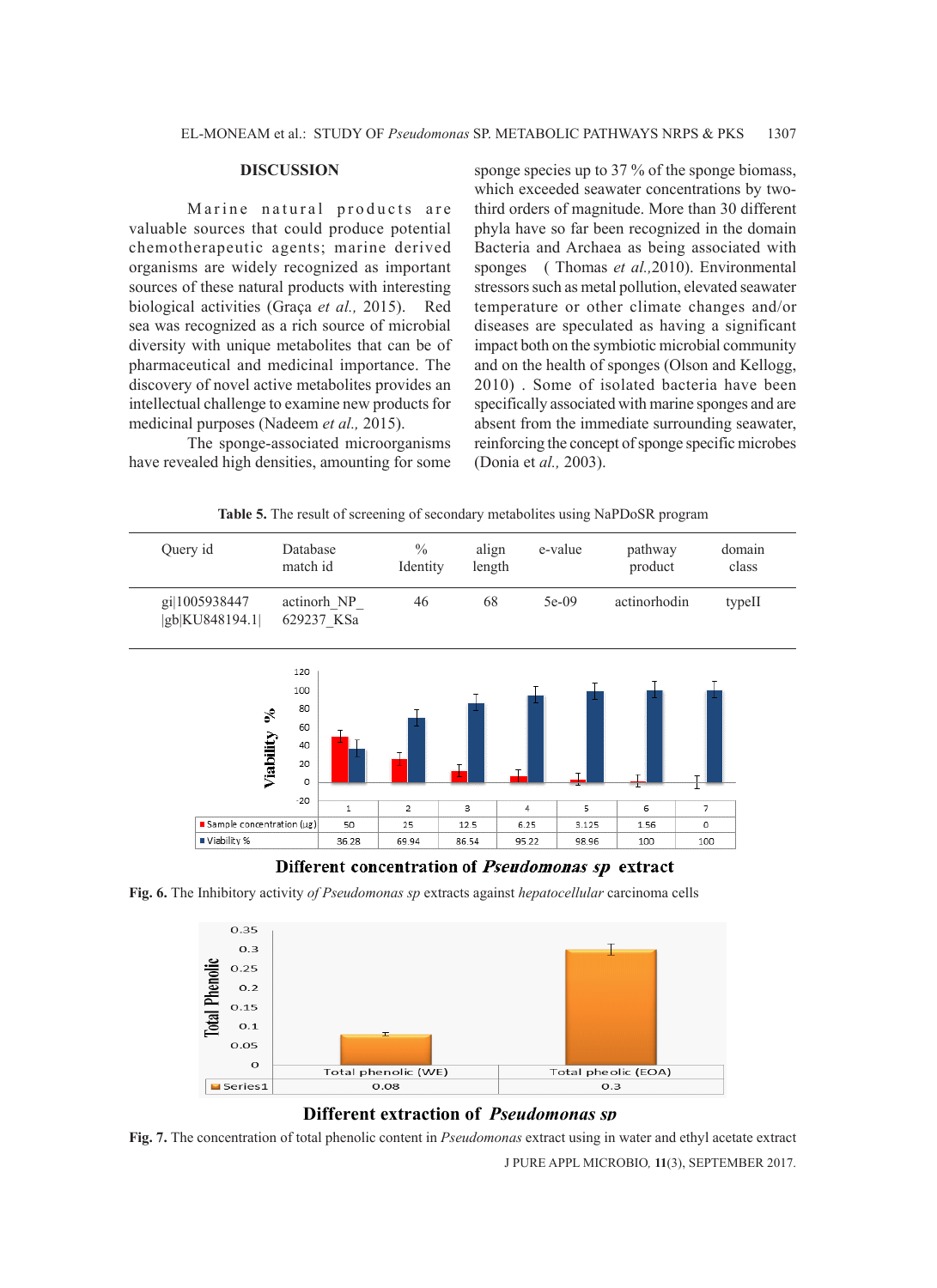



**Fig. 8.** Total antioxidant capacity in different concentration of *Pseudomonas* extract using DPPH assay

In the present study, bacterial strain was identified with potent antioxidant bioactivity as well as high total phenolic content (Figs. 7 and 8) and cytotoxicity against hepatocellular carcinoma cells (Fig. 6). Our result with agreement with many previous studies (Balakrishnan *et al*.,20104, Horta, *et al*., 2014, Velho-Pereira *et al.,* 2015, Shindo and Misawa, 2014) which confirmed that the sponge associated bacteria have high bioactive compounds with potent antioxidant and anticancer activity, the bacterial strain which isolated from sponge in our study identified as *Psudomance sp* in agreement with previous studies (Graça *et al.,*2015) ,the molecular identification of *Pseudomonas sp (GeneBank*KR269850) was applied using the partial sequence of 16S rRNA. The bacterial strain was alignment with 23 *Pseudomonas sp strains* (Fig4).The tree topologies were evaluated by bootstrap analyses (Felsenstein, 1985) and phylogenetic trees were inferred using the neighbor-joining method (Saitou and Nei., 1987). The molecular techniques identification depend on the application of PCR that allowed the analysis of small numbers or even single spores and the selection of universal oligonucleotide primers specific to fungi and bacteria. This is facilitated and made the access to nucleotide sequences much easy (Guarro *et al.*, 1999).In the bacterial strain *Pseudomonas sp*, Gram-negative, aerobic, and non-pigmented,using partial sequence analysis of the 16S rRNA gene showed a high percentage of similarity (96%) to the corresponding sequences of the species *Pseudomonas sp*. (Fig 4 ) in agreement with many papers isolated *Pseudomonas sp* from sponge (Wang *et al.*, 2014, Ye *et al*., 2015).

J PURE APPL MICROBIO*,* **11**(3), SEPTEMBER 2017.

Marine environments and their organisms represent an important source for discovery of new potential active and biologically functional natural products, such as compounds that exhibit anticancer, anti-inflammatory, antiviral and ant-toxic activities (Newman and Cragg, 2010). The purpose of genomic screening work was to screen bacterial isolate *Pesudomance sp.* which isolated from marine sponge, collected from Red Sea, for potential secondary metabolic production (Ehrenreich *et al*., 2005). The amplification of genes of PKS-I, PKS-II and NRPS from bacteria were detected using primer (K1f, M6R), (KSá, KSâ) and (A3F, A7R) for PKS-I, PKS-II and NRPS; respectively, only PKSII displayed a positive result. The present results are in agreement with Schirmer *et al.,* 2005 who reported that sponge-associated bacteria are thought to produce many novel bioactive compounds, including polyketides. The majority of the PKS hybridizing clones carried small PKS clusters of one to three modules, although some clones encoded large multimodular PKSs (more than five modules). According to Schirmer *et al.,* (2005) report, the PSK is the most abundant large modular encoded by symbiotic bacteria and that indicate as well as with agreement with our result which confirm this finding as the screening for genomic biosynthetic pathways PKS and NRPs, resulting in a positive result with PSK.

The lack of amplification of NRPs and PSK I genes in bacterial strain *pesudomance* might indicate their absence or that they were less conserved, hence low homology with the primers. On the other hand, the results of the present study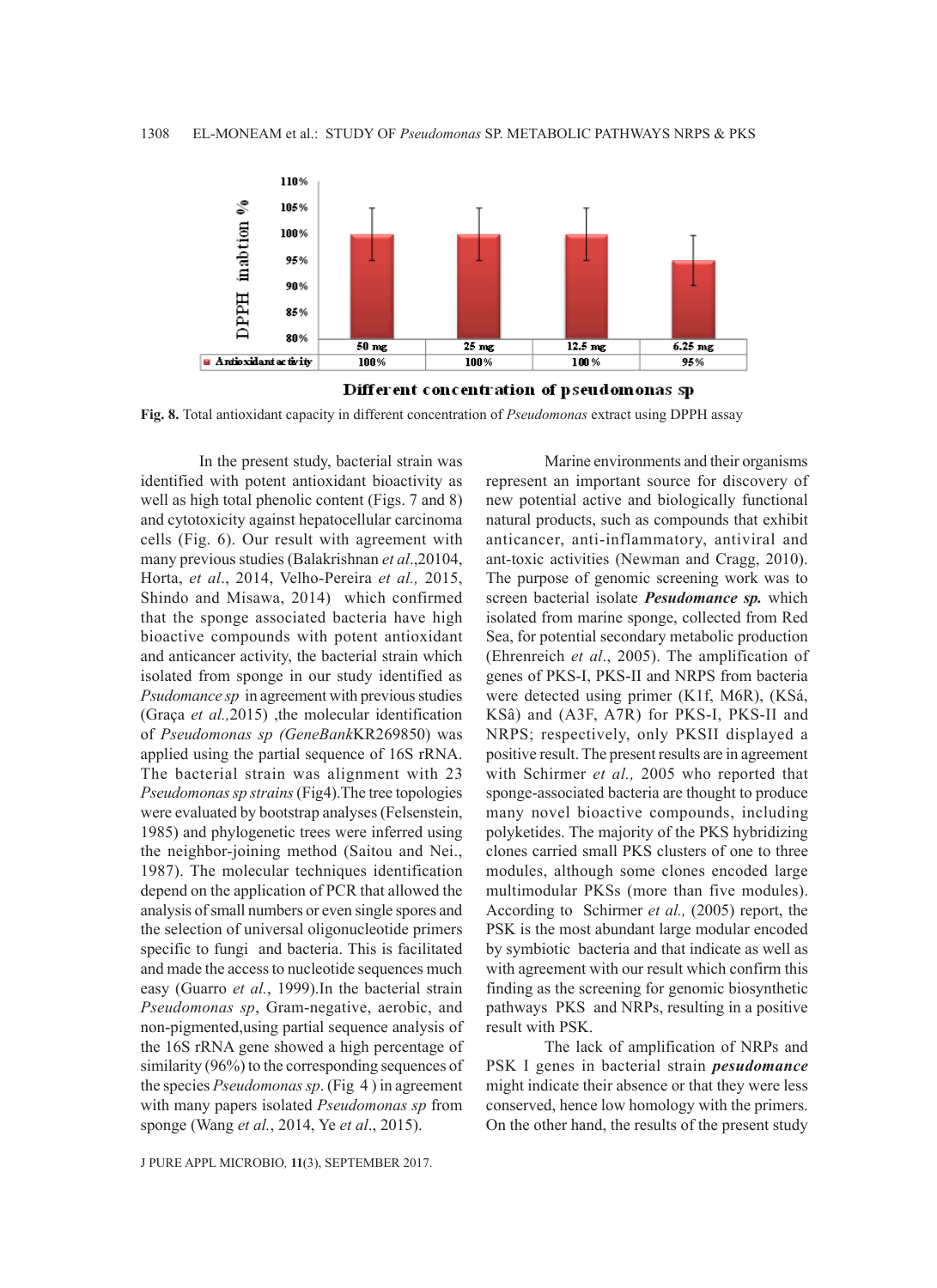revealing the negative result for NPRS and PKS I genes, although the bacterial strain showed highly bioactivity, suggests that the activities detected possibility suggests that these detected genes may be silent, i.e. nonfunctional (Hutchinson, 2003) and/or the products of these genes may be involved in primary metabolism (Pathom-Aree *et al.,* 2006). Another possible explanation is the fermentation conditions used were not optimal for natural products production.

The present result of the identification of gene clusters potentially encoding secondary metabolites mined using bioinformatics tools, namely PRISM, NapDos, and pub chem Bioassay[Ziemert .,2012, Prlic *et al.*,2012 ]. We found a genetic potential of secondary metabolite production in our sequence as many paper reported that the genome Bioactivity potential NRPS and or /PKS is richer and more spread among Gram-negative marine bacteria with genome Bioactivity potential - NRPS/PKS than Alphaand Gammaproteobacteria(Machado *et al.,*2015) . Although our collection of secondary metabolites screening using bioinformatics tools is limited in number. Here, we show that using bioinformatics tools a few clusters could be identified, but still the bioactive potential harbored in the genome of these genera appears much lower than that observed in Gammaproteobacteria ( Machado *et al.,*2015).

The bioactivity of *Psudomance* sp in the present study as potent antioxidant and cytotoxicity against cancerous cell line can be attributed to the high diversity of marine environmental which lead to great chemidoversty resulted in potent drug candidate (Fenical, 1988). The use of marine natural products as therapeutic and cure tools has been started since 1997 with many discoveries (Fautin, 1988, Cragg and Newman, 2013, Lahlou, 2013). The *Psudomance* extract was screened against human cancer cell line using the MTT cytotoxicity assay (Fig. 6). The study revealed that marine derived bacteria from the Red sea, especially those belong to genus *Psudomance* are rich source of structurally novel and biologically potent natural products (Nadeem *et al*., 2016). In agreement with recent studies which have shown that many microbial extracts from the Red sea displayed significant cytotoxic and apoptotic activity (Blunt *et al*., 2013, Cragg and Newman, 2013, Chen *et al.,* 2014, Nadeem *et al*.,2016). Also

many paper reported that marine bacteria develop unique metabolic and physiological capabilities, which enable them to survive in extreme habitats and to produce compounds that might not be produced by their terrestrial counterparts which explained potent antioxidant capacity of marine bacteria (Debbab *et al.*,2010, Kijjoa *et al*.,2004) another explanation for the highly and unique bioactive compounds from marine bacteria associated with sponge isolated from Red sea was the highly biodiversity of organisms habitat Red sea (Mohamed *et al.,* 2015).As the deep-sea anoxic brines of the Red sea are one of the most extreme environments on earth in comparison to overlying seawater (Elica *et al*., 2012, Adelmoniem *et al.,* 2013, Mohamed *et al.,* 2015). The anoxic brines are characterized by high salinity (increased from 4% up to 26%), high temperature (up to  $70^{\circ}$ C), increased concentration of heavy metals, and decrease in O2 levels. Therefore, marine-derived microorganisms have the ability to tolerate and survive in these extreme conditions, since they are uniquely equipped with some self-defence systems. Red Sea microbial diversity (bacteria/fungi) is interesting objects for further studies to discover novel metabolites and new chemotherapeutic agents ( Nadeem *et al*.,2016).

#### **CONCLUSION**

In conclusion the present study confirmed the highly significance of bacterial associated sponges as reservoir of potent therapeutic and tremendous agents especially as antioxidant .it is consider as the first study in Egypt for our knowledge combine the bioactivity and screening of bioactive metabolic pathway gene as today sponge-associated microbial communities are considered to be responsible for the biosynthesis of many of these agents (anticancer, antioxidant, ant diabetic).

#### **REFERENCES**

1. Abdel-Halim, A. M., Aboel-Khair, E. M., Fahmy, M. A., and Shreadah, M. A. Environmental Assessment on the Aqaba Gulf Coastal waters, Egypt. *Egyptian J. Aqu. Res.,* 2007; **33**(1), 1-14. 2. Abdel-Halim, A. M., Abdel Nabi, M. A., Abdel Fattah, L. M., Fahmy. M. A., Abo-El-Khair, E. M., khaled, A. M., Abu El-Soud, A. A., and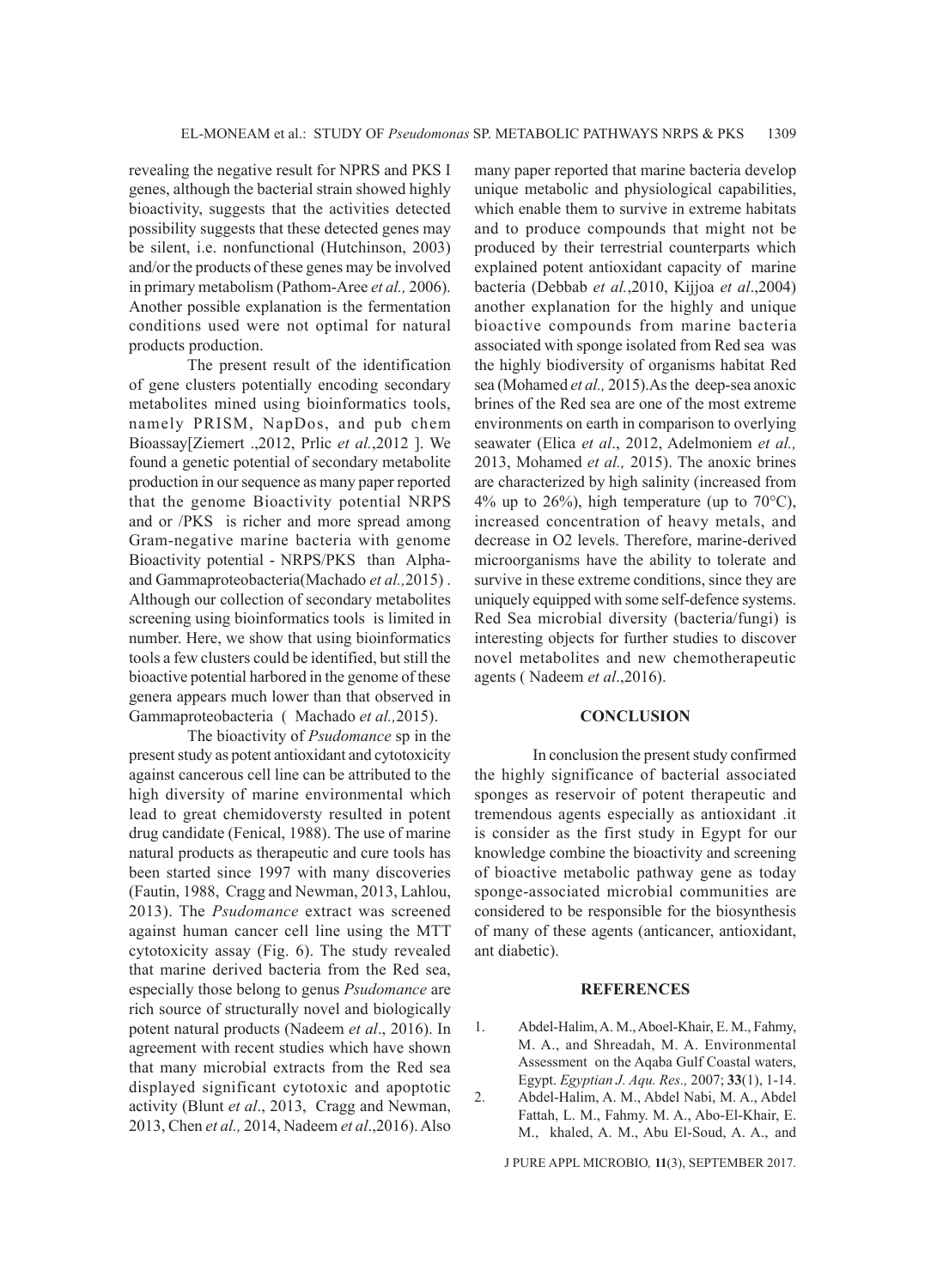Shreadah, M. A. Environmental studies on the Aqaba Gulf coastal waters during 2011-2013. *Journal of Environmental Protection.*, 2016; **7**: 1411-1437.

- 3. Nehad M Abd El-Moneam, Mohamed A Shreadah, Samy A El-Assar, Asmaa Nabil-Adam. (2017).Protective role of antioxidants capacity of Hyrtiosaff. Erectus sponge extract against mixture of persistent organic pollutants (POPs) induced hepatic toxicity in mice liver: biomarkers and ultrastructural study , HYPERLINK "https:// link.springer.com/journal/11356"Environmental Science and Pollution Research, Volume 24, HYPERLINK "https://link.springer.com/ journal/11356/24/27/page/1" Issue 27, pp 22061–22072
- 4. Abdel Monein, N. M., Yacout, G.A., Haiam M. Aboul-Ela, H. M., and Mohamed A. Shreadah, M. A. Hepatoprotective Activity of Chitosan Nanocarriers Loaded With the Ethyl Acetate Extract of As*tenotrophomonas sp.* Bacteria Associated with the Red Sea Sponge AmphimedonOchracea In CCl<sub>4</sub> Induced Hepatotoxicity in Rats. *Advances in Bioscience and Biotechnology (ABB),* 2017; **8**(1); 27-50.
- 5. Abo-el-Khair, E. A., Abdel Halim, A. M., Shriadah, M. A. and Fahmy, M. A. Environmental Conditions of the Suez Gulf and the Red Sea Coastal Waters, Egypt. Proceedings of the 8th International Conference on the Mediterranean Coastal Environment. MEDCOAST 2007. E. Ozhan (Editor). 13 – 17 November 2007. Alexandria . Egypt., 2007; P: 517-526.
- 6. Abo-El khair, E. M., Abdel Halim, A. M., Fahmy, M. A., and Shreadah, M. A. Environmental Impact Assessment of Northern Red Sea Regions during 2005 – 2007. *Egyptian J. Aqu. Res.,*  2008c; **34**( 2), 20-30.
- 7. Abo-El-Khair, E. M., Abdel Fattah, L. M., Abdel-Halim A. M., Abdel Nabi, M. A., Fahmy, M. A., Ahdy, H. H., Hemeilly, A., Abu El-Soud A., and Shreadah, M. A. Assessment of the hydrochemical characteristics for the coastal waters of the Suez Gulf during 2011-2013. *Journal of Environmental Protection,* 2016; **7**: 1497-1521.
- 8. Azamjon B. Soliev, Kakushi Hosokawa, and Keiichi Enomoto, "Bioactive Pigments from Marine Bacteria: Applications and Physiological Roles," Evidence-Based Complementary and Alternative Medicine, 2011, Article ID 670349, 17 pages, 2011.
- 9. Balakrishnan.D , Kandasamy.D , Nithyanand.P. A review on Antioxidant activity of marine organismsInternational Journal of ChemTech Research CODEN (USA): IJCRGG ISSN : 0974-

J PURE APPL MICROBIO*,* **11**(3), SEPTEMBER 2017.

4290, 2014; **6**(7): pp 3431-3436, Sept-Oct 2014.

- 10. Dalmaso, G. Z. L., Ferreira, D., & Vermelho, A. B. Marine Extremophiles: A Source of Hydrolases for Biotechnological Applications. *Marine Drugs,* 2015; **13**(4), 1925–1965.
- 11. Debbab, A., Aly, A. H., Lin, W. H., & Proksch, P. Bioactive Compounds from Marine Bacteria and Fungi. *Microbial Biotechnology,* 2010; **3**(5); 544–563.
- 12. Debbab A., Aly A.H., Lin W.H., Proksch P. Bioactive compounds from marine bacteria and fungi. *Microb. Biotechnol.,* 2013; **3**: 544–563.
- 13. De Carvalho, C. C. C. R., & Fernandes, P. Production of Metabolites as Bacterial Responses to the Marine Environment. *Marine Drugs,* 2010; **8**(3), 705–727.
- 14. Elkomy, R. G., Ibraheem, I. B., Shreadah, M. A. and Mohammed, R. Optimal Conditions for Antimicrobial Activity Production from Two Microalgae Chlorella marina and Nevicula F. delicatula. *Journal of Pure and Applied Microbiology,* 2015a; **9**(4); 2725-2732.
- 15. Elkomy, R. G., Ibraheem, I. B., Shreadah, M. A., Mohammed, R. and Ismael, A. A. Antibacterial and Antifungal Activity of Three Microalgae Isolated from Egyptian Coast of the Mediterranean Sea. *Journal of Pure and Applied Microbiology,* 2015b; **9**(4); 2751-2758.
- 16. Fahmy, M. A., Shriadah, M. A., AbulSoud, A., Abdel Rahman, S. M., and Shindy, M. Hydrography and Chemical Characteristics of the Coastal Water along the Gulf of Suez. *Egyptian J. Aquatic Res.,* 2005; **31**: 1-14.
- 17. Fahmy, M. A., Abdel Fattah, L.M., Abdel-Halim, A.M., Abdel Nabi, M. A., Abo-El-Khair,E.M., Ahdy, H. H., Hemeilly, A., Abu El-Soud, A., and Shreadah, M.A. Evaluations of the Coastal Water Quality of the Egyptian Red Sea during 2011-2013. *Journal of Environmental Protection,* 2016; **7** (12); 1810-1834.
- 18. Gurguess, S. M. Shreadah, M. A., Fahmy, M. A. Aboul El Kheir, E. and Abdel Halim, A. M. Assessment of Water Quality in the Red Sea using in Situ Measurements and Remote Sensing Data. *Egyptian J. Aqu. Res.,* 2009; **35**(2); 1-13.
- 19. Hegazy, M. F., Mohamed, T. A., Elshamy, A. I., Hassanien, A. A., Abdel Azimd, N. S., Shreadah, M. A., Abdel gawad, I. I. and El kady, E. M. (2015a). A New Steroid from the Red Sea Soft Coral Lobophytum Lobophytum. Natural Products Research,1-5.
- 20. Hegazy, M. F., Gamal-Eldeen, A. M., Mohamed, T. A., Alhammady, M. A., Hassanien, A. A., Shreadah, M. A., Abdelgawad, I. I. and Elkady, E. M. (2015b). Cytotoxic Constituents from the Red Sea Soft Coral Nephthea Sp., Natural Products